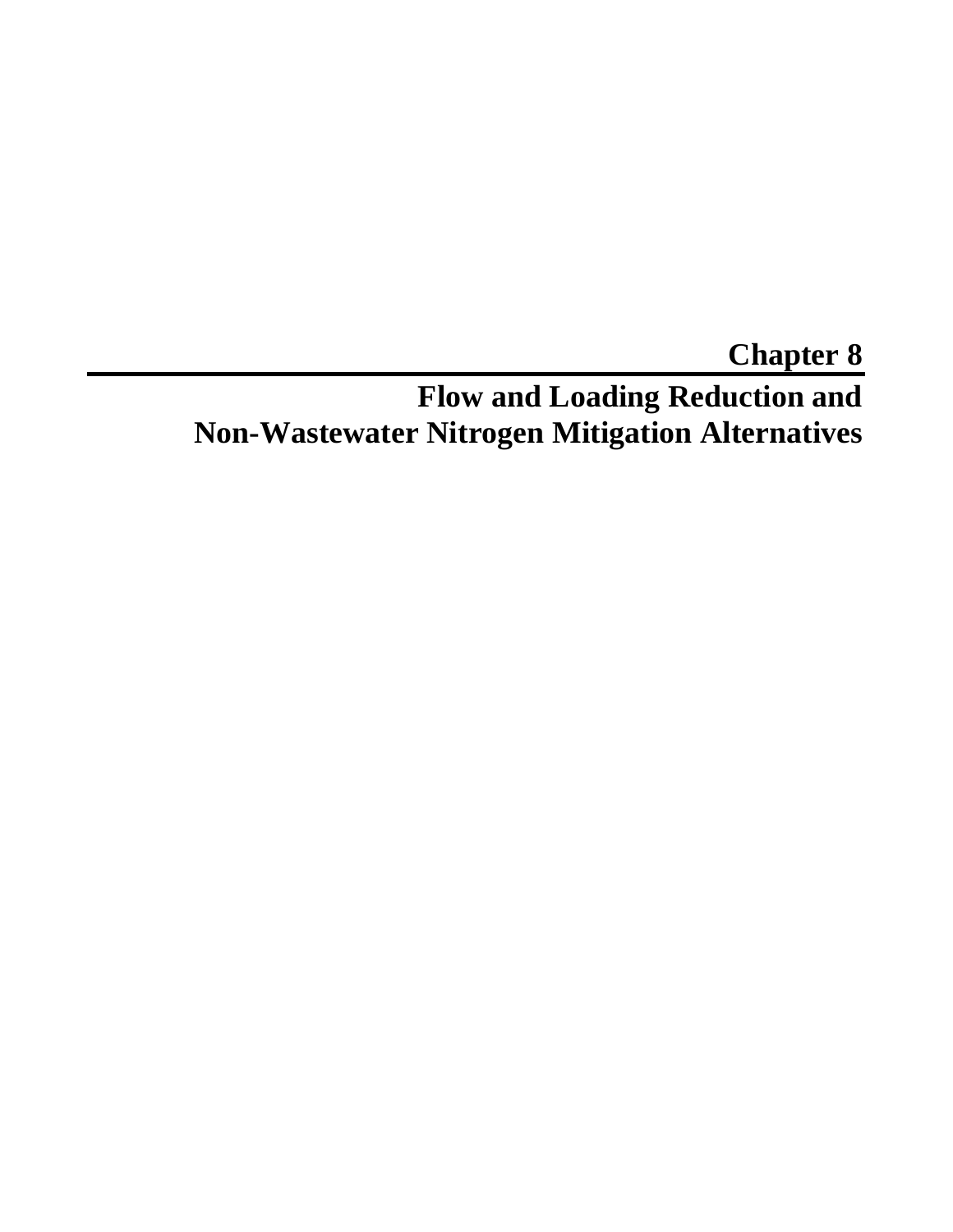#### **CHAPTER 8**

# **FLOW AND LOADING REDUCTION AND NON-WASTEWATER NITROGEN MITIGATION ALTERNATIVES**

#### **8.1 INTRODUCTION**

The identification of flow and loading reduction alternatives for centralized water and sewer services is important to minimize the expense of new (or upgraded) facility construction. These alternatives can also conserve water use and minimize impact to natural resources. Reduction of wastewater flows and loadings to on-site septic systems can also reduce the impact of pollutant discharges to groundwater and surface waters downgradient of recharge areas. The objective of this Chapter is to review methods that could be utilized to reduce the wastewater volume and pollutant loadings generated by residential and non-residential sources.

This Chapter also discusses additional options available to reduce nitrogen inputs to the groundwater beyond those associated with improved wastewater treatment. Several additional sources of nitrogen (beyond wastewater nitrogen) were evaluated and used in the MEP model (utilized to calculate nitrogen loading to Chatham's multiple watersheds) as identified in the MEP reports. These sources include road and roof runoff; recharge from natural areas; atmospheric deposition; and lawn fertilizers. This Chapter will discuss the non-wastewater nitrogen management and mitigation methodologies which could be implemented to reduce nitrogen from these sources. These methodologies include management/regulation of fertilizer use; stormwater management and treatment; flushing improvements to embayments; and modification of zoning laws in impacted areas.

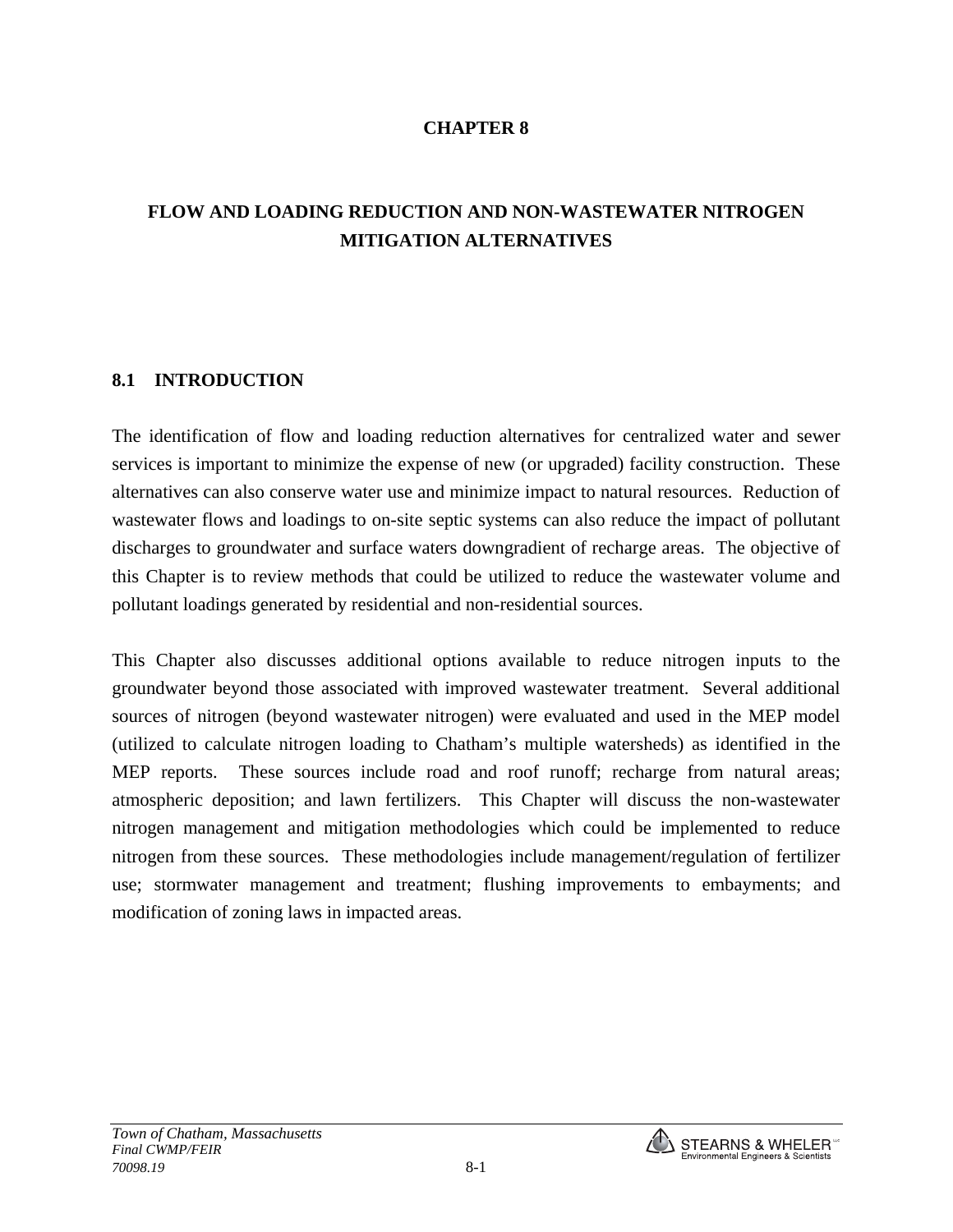## **8.2 INFILTRATION AND INFLOW (I/I) REDUCTION**

The 1999 NAR concluded that the estimated I/I flow to the Chatham WWTF is not excessive based on DEP criteria but it does provide an opportunity to reduce hydraulic loading to the WWTF by removing the I/I flow. The 1992 Sewer System Evaluation Survey recommended periodic monitoring of early morning flow rates at the WWTF to identify occurrences of high infiltration rates. In addition, the Town should inspect the sewers regularly and repair the largest leaks (points of infiltration). Also, the Town should make an effort to notify sewer users that basement sump pumps and roof leaders should not be connected to the sewer. The Town has proceeded with these recommendations and the system continues to exhibit low I/I flows.

## **8.3 REDUCTION OF HOUSEHOLD WATER CONSUMPTION**

A. **Water Conservation Measures.** The Town developed a Water Conservation Plan in November 1990 as part of the Water Management Act. This Water Conservation Plan was discussed and included as part of the 1999 NAR.

The Town Water and Sewer Department has several public education efforts to promote water conservation. Printed newsletters (Chatham Water News) and brochures are sent to all water customers in the spring and fall with water conservation information. Users are notified that water conservation kits are available through the Town and the Barnstable County Water Utilities Association. The Water and Sewer Department continues to work with the school system to establish curriculum on water conservation, has distributed water conservation pamphlets in the school, and has had a water conservation poster contest.

As part of the 1999 NAR, these water conservation practices were evaluated as requested in the Certificate of the Secretary of Environmental Affairs. Based on a classification system established in the Plymouth Water Conservation Study and the current water conservation practices of the Town, Chatham's Water Conservation Plan is considered moderately aggressive. The Town's current plan includes a public education program and notifies users where to obtain water conservation kits. As part of the public education, the Town includes information to hotels and motels on water conservation; provides conservation information/tips in its semi-annual newsletter; provides free low flow shower heads, hose nozzles, rain gauges for irrigation systems, and low flow toilets. The free shower heads, nozzles and rain gauges are available from

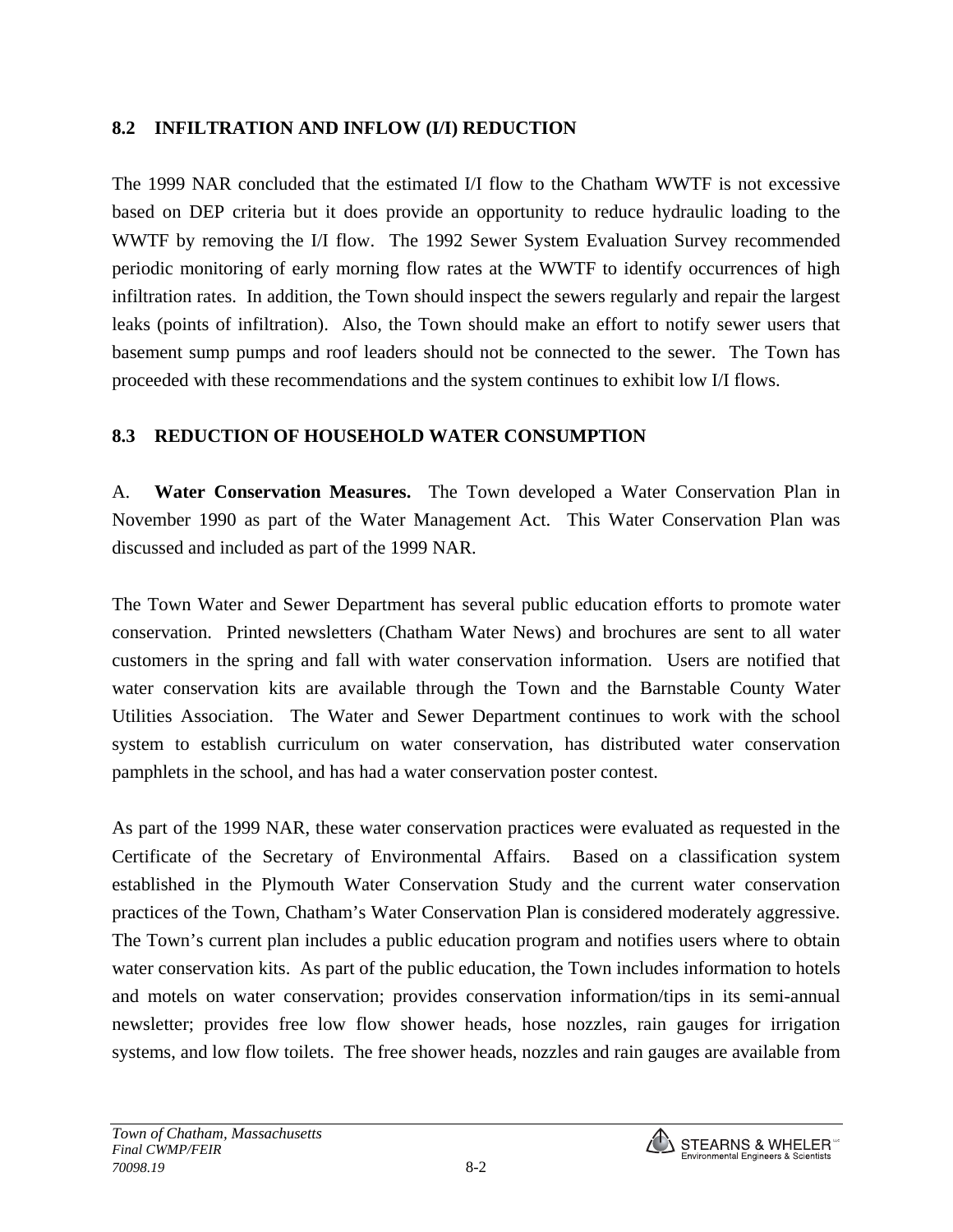the Town via mail or pickup. Low flow toilets are available from the Town, can be delivered by the Town, and then need to be installed by a qualified contractor.

B. **Plumbing Codes and Water Reduction Devices.** Water use and wastewater flows from households may be reduced through the utilization of household water saving devices. Some of the devices available (and even provided by the Town for free as described above) are water saver toilets, reduced flush toilets, vacuum flush toilet systems, wash water recycling systems for toilet flushing, faucet aerators, flow limiting valves, and pressure reducing valves.

Approximately 70 percent of the total volume of wastewater generated within the average home is derived from the toilet, laundry, and bath. The most substantial water saving and wastewater reductions can be made in these areas. Water-saving toilets, reduced-flush devices, and restricted-flow showerheads are common water saving devices. By use of these devices, a 15 to 20 percent reduction in water may be achieved.

Water saving devices are more expensive than standard fixtures and would probably not be installed by the homeowners without external incentive. However, the use of such devices by individual customers has been encouraged and/or required in new construction or as replacements for improperly functioning devices. State building codes now require the installation of low flow devices during new construction.

## **8.4 PRICING POLICY FOR WATER AND WASTEWATER SERVICE**

As discussed previously in the 1999 NAR, the Town uses an increasing block rate structure for water service fees; and it charges a higher rate for higher water usage. This tends to encourage conservation and encourage cost savings by using lower volumes of water. The Town also uses a seasonal pricing structure to charge a higher rate during the summer when the demand is highest. Summer rates are approximately 40 to 60 percent higher than winter rates depending on the size of the water service.

Similar to water use, the Town also uses an increasing block rate and seasonal pricing structure for sewer usage. Table 8-1 summarizes the rate structure established in 2007 and still applicable at the time of this Report..

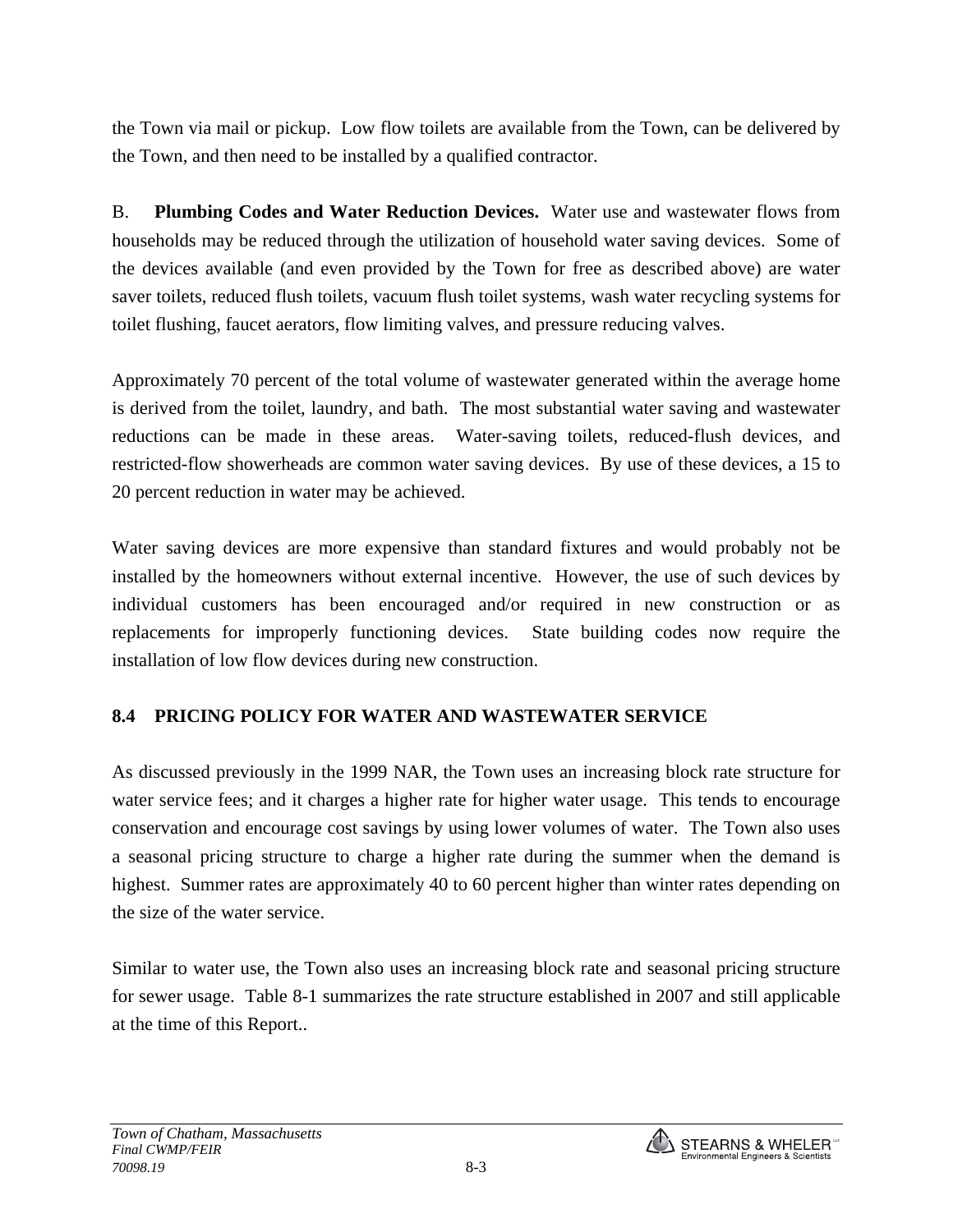## **8.5 WASTEWATER REUSE AND RECYCLING**

As discussed in detail in Chapter 7, the municipal golf course or other Town lands could potentially be watered with reclaimed water to conserve the use of clean water and minimize wastewater flows into the sewer. Currently, reclaimed water use is regulated by MassDEP and the reuse of treated water is allowed as stipulated in 310 CMR 20.00 Reclaimed Water Permit Program and Standards.

Golf courses and Town owned properties can be irrigated with reclaimed water if the water is treated properly and proper precautions are taken to avoid human contact with the irrigation water, as regulated by the new (2009) regulations 310 CMR 20.00 regulating reclaimed water. This scenario can conserve the clean water which would have been used for this same use. It is noted that this scenario would not minimize the construction of other treated water recharge facilities, because these facilities are still needed when the golf courses and public lands are being actively used by the public or during rainy periods when irrigation is not needed.

#### **8.6 REDUCTION OF WASTEWATER LOADINGS**

The opportunities for reducing wastewater pollutant loadings are limited to the non-sanitary components of wastewater. The loadings associated with food wastes are added into wastewater when garbage grinders are installed in kitchen sinks. The wastewater loading associated with food can be significant and that loading could be reduced by disposing of food waste as a solid waste or using a household composting unit. The use of garbage grinders, for homes that have septic systems, contributes additional nitrogen to the groundwater and increases the solids loading to the septic tank, requiring more frequent pumping.

Commercial and industrial businesses may also have opportunities to reduce wastewater loadings to the Chatham WWTF (or their own septic systems) by reprocessing non-sanitary waste byproducts from their operations. Individual businesses need to consider if there are any wastes which could be recycled, reused, or disposed as a solid waste instead of adding it to the wastewater flow.

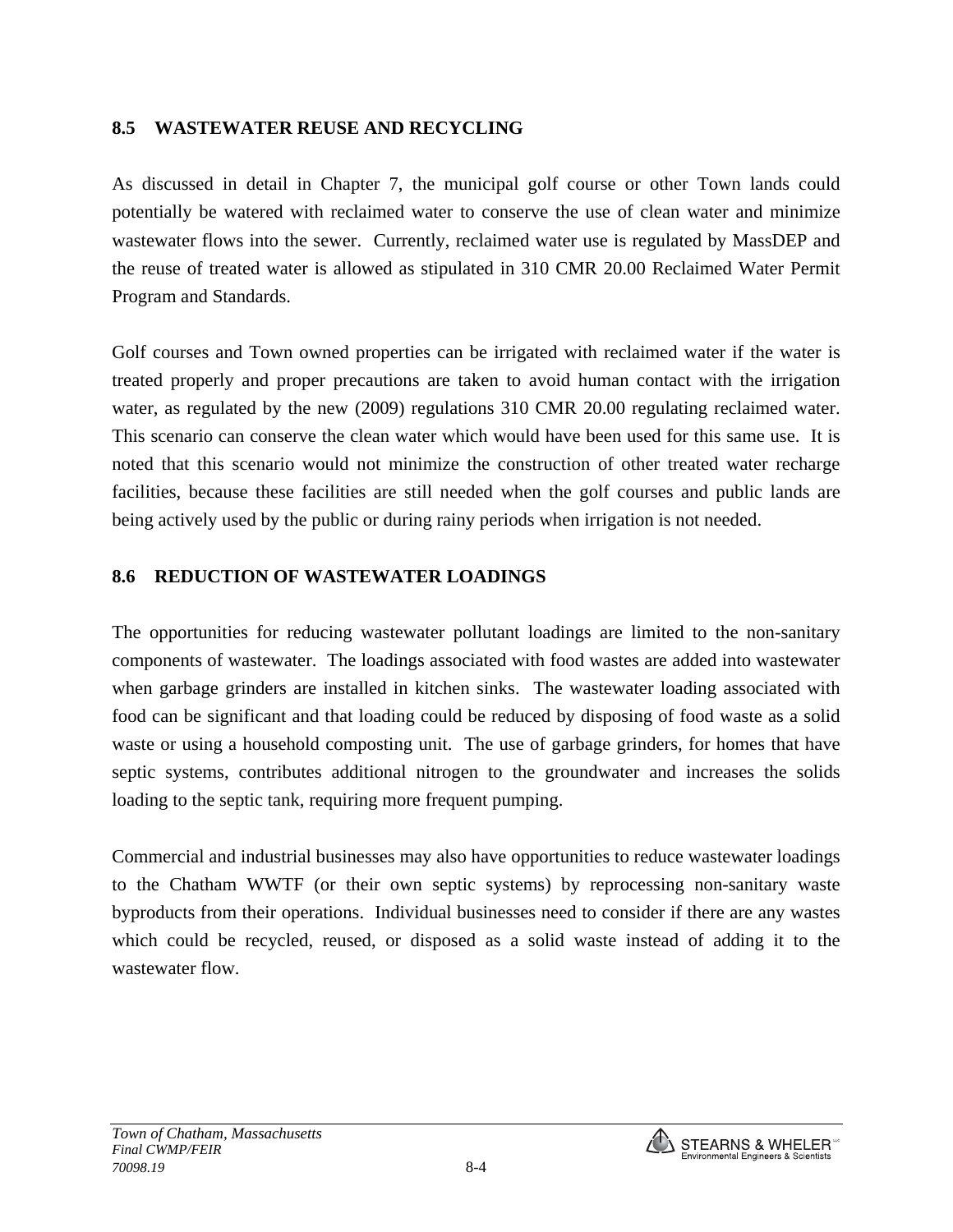## **8.7 WATERLESS TOILETS**

Waterless toilets (composting and incinerating toilets) are discussed in Chapter 6. These toilets provide flow and loading reductions because they do not utilize water and they convert sanitary waste to solid waste or to a usable soil conditioner. As discussed in Chapter 6, waterless toilets are not considered a feasible solution on a town wide basis as they are not well suited to handle high seasonal flows and loadings; and poor public acceptance of handling composted or incinerated human waste is expected. A public health threat could occur if the systems were implemented on a large scale without proper operation, management and waste disposal. These systems may be suitable for isolated areas and informed individuals who are willing to take on the significant responsibility of the systems.

## **8.8 MANAGED/REGULATED USE OF NITROGEN FERTILIZERS**

The nitrogen loading analyses for Chatham's coastal embayments were based on several factors as stated in the MEP report. Average fertilizer loadings of 1.05 lbs. of nitrogen per 1,000 ft<sup>2</sup> per year, and an average leaching rate of 20 percent over an average lawn area of 5,000 ft<sup>2</sup> were used (MEP-Chatham, 2003, 2006, 2007). Although nitrogen from fertilizer only makes up a small percentage of the overall nitrogen loadings to the embayments, any effort to actively reduce nitrogen inputs will assist in preserving and restoring these waterbodies.

The Chatham Board of Health, as a condition for a variance to the Board's Nitrogen Loading Regulations requires at least 6-inches of compacted topsoil for all landscaped areas on the property. This condition is based on information from the Cape Cod Cooperative Extension as a way to limit leaching in the Cape's otherwise sandy soils.

Public participation programs have been initiated in other Cape Cod Towns, most notably Falmouth where the Preserve Falmouth's Bays and Ponds and Falmouth Friendly Lawn (FFL) programs have been initiated. The Preserve Falmouth's Bays and Ponds is a public outreach program designed to educate people on the uses of fertilizers and was developed as part of the Nitrogen Offset Program for Bournes, Green and Great Ponds. The FFL program, approved in July 2003, has created a means of rewarding those organizations and individuals who volunteer to limit their use of fertilizer nitrogen, and signifying specific products considered Falmouth Friendly. Although the program is voluntary, it is focusing attention on managing this nitrogen

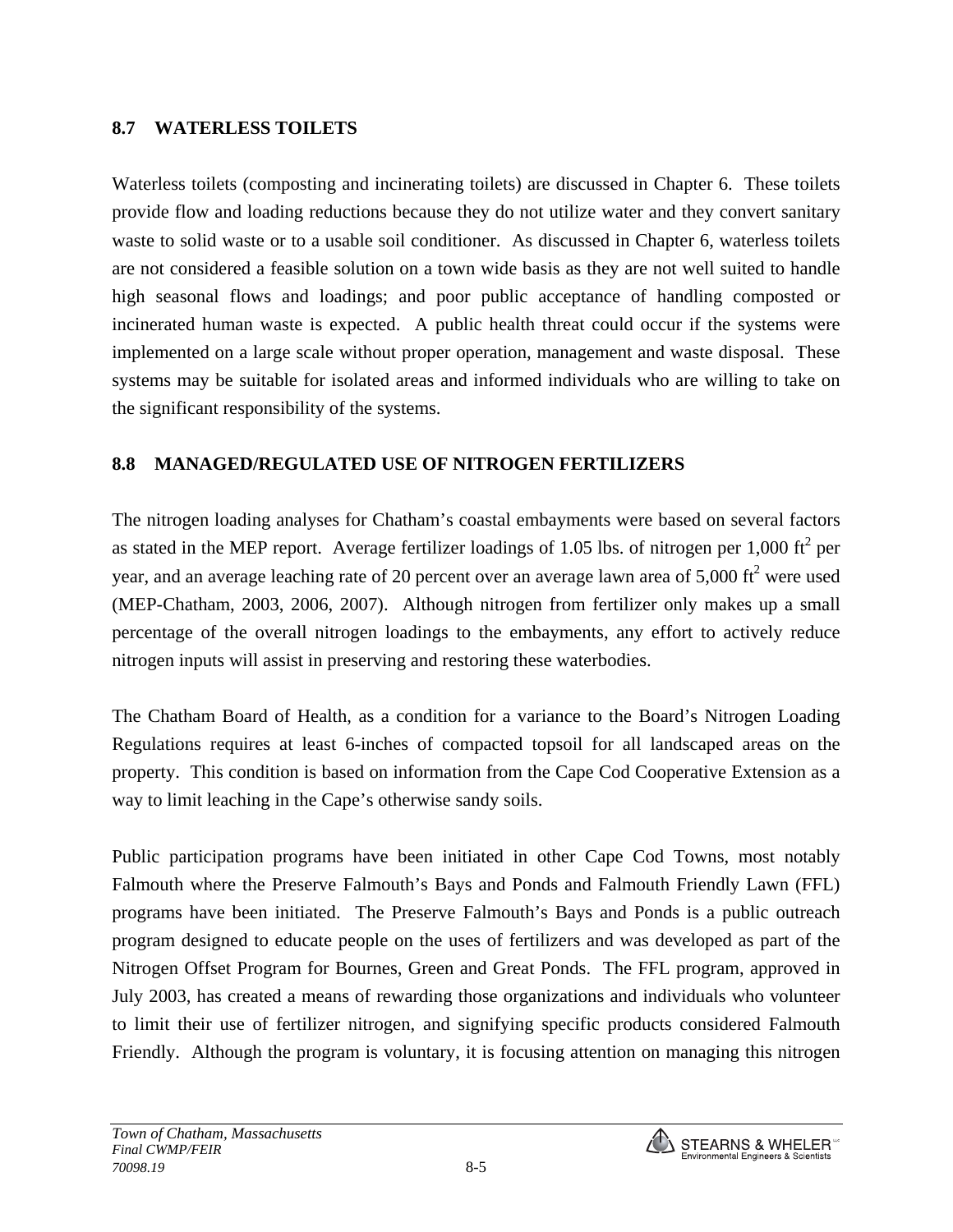source. The Town of Chatham and/or Barnstable County should consider implementing a similar program.

In Dennis, the Comprehensive Wastewater Management Task Force's Public Outreach Subcommittee, working with the Cape Cod Collaborative Extension, developed a *Clean-Green Lawn Program*, which is patterned after Falmouth's Friendly Lawn program. The purpose of this program is to make the public aware of the potential damage that improper use of lawn fertilizers can do to our estuaries and groundwater. It also provides the public with guidance on soil preparation; proper fertilizer application; and lawn maintenance, watering, and weeding. It is designed to help the public have healthier lawns, avoid over fertilization, and reduce nitrogen leaching into our groundwater.

The possible reduction of nitrogen leaching into the ground from fertilized areas is difficult to predict due to the popular desire of growing green lawns with minimal effort. Education on proper fertilizer types, application techniques, and frequency of use can help reduce overfertilization, which is the most common cause of fertilizer leaching into the groundwater system. Over fertilization is a problem that is not limited to just the areas of concern discussed in Chapter 2 of this Report, but to all parts of Chatham and Cape Cod. Chatham, through its participation in the Pleasant Bay Alliance, will benefit from a 2007 grant award from the Cape Cod Water Protection Collaborative to look at fertilizer issues and evaluate management strategies.

## **8.9 OTHER NITROGEN REDUCTION OPTIONS**

A. **Landscape Design Practices.** Although the majority of the population does not realize it, landscaping practices have a significant impact on water quality. Education to inform homeowners of ways to minimize negative impacts can reduce the effect that landscaping has on water quality. Certain landscape design practices can reduce fertilizer needs, reduce impervious area, and help with runoff control. One program initiated to promote the use of landscape practices that maintain and/or improve water quality is the 2006 Greenscapes program (<http://www.nsrwa.org/greenscapes/default.asp>). This program is an effort by several non-profit groups and southeastern Massachusetts towns. The program provides workshops and guidebooks to educate consumers on environmentally-conscious landscape designs. Landscape practices recommended in the guidebook include pesticide and fertilizer alternatives,

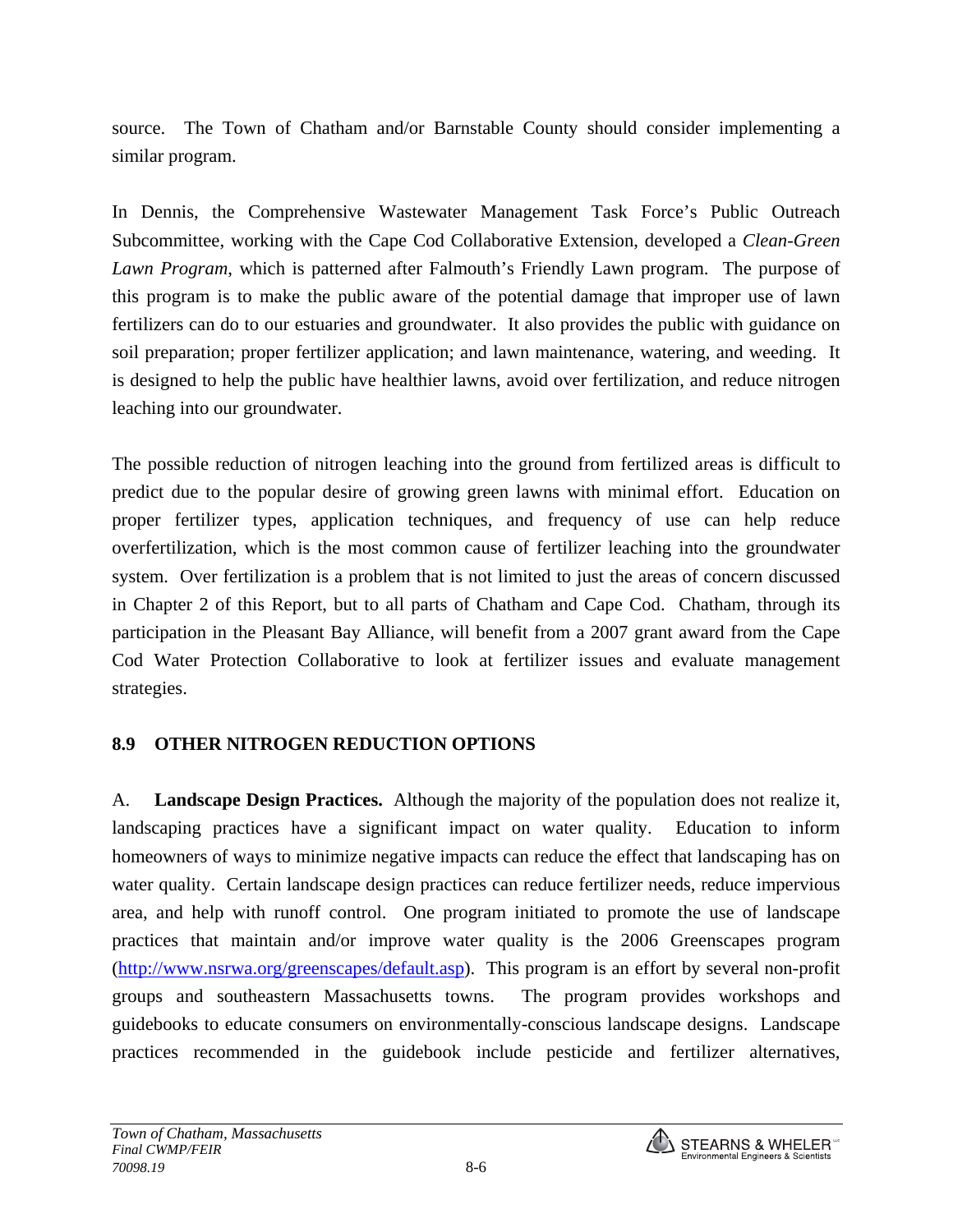composting, and low maintenance plants. Programs such as this are voluntary and therefore will rely on thorough public education. However, the Town's cost could be as low as a few cents per resident reached. Therefore, public education is important to obtain support for these practices from homeowners and land care providers.

B. **Animal Waste Management.** In addition to being a source of bacterial contamination, nutrients from animal waste can result in eutrophication of lakes and ponds or algal blooms. Several options should be considered to encourage pet owners to control animal waste.

- Ordinances and associated fines can be implemented requiring removal of pet waste from public areas (roads, beaches, parks, etc.) and private property. Reminders of the ordinance in public parks along with supplies for waste removal may improve compliance.
- Dog parks can be created where pets are allowed off the leash. Parks can include reminder signs and waste removal supplies. Dog parks should be designed to minimize stormwater runoff. Additionally, dogs tend to defecate in areas with longer grass. If certain areas are maintained with slightly longer grass, natural disintegration of feces will be promoted.
- Public education programs can be used to educate pet owners on the link between animal waste and water quality, thereby making it more likely that owners will clean up after their animals.

Chatham has had an active "Mutt Mitt" program for over ten years as part of stormwater management efforts. Upwards of 20,000 Mutt Mitts are dispensed yearly from locations throughout the town. Each location includes signage indicating the water quality and public health benefits of pet waste management. Educational flyers about the Mutt Mitt Program have been produced in cooperation with the Pleasant Bay Alliance.

C. **Open Space Acquisition.** Open space can be acquired to serve as an aquatic buffer near waterbodies or wetlands. These buffers serve to reduce the amount of runoff reaching surface waters. Buffers can be natural or engineered. Natural buffers minimize runoff and increase infiltration. Engineered buffers use constructed wetlands or similar designs to provide treatment of stormwater runoff. A distance of 100 feet is typically required for adequate protection of surface water. Acquiring the land needed for buffer areas could help on this issue but could be

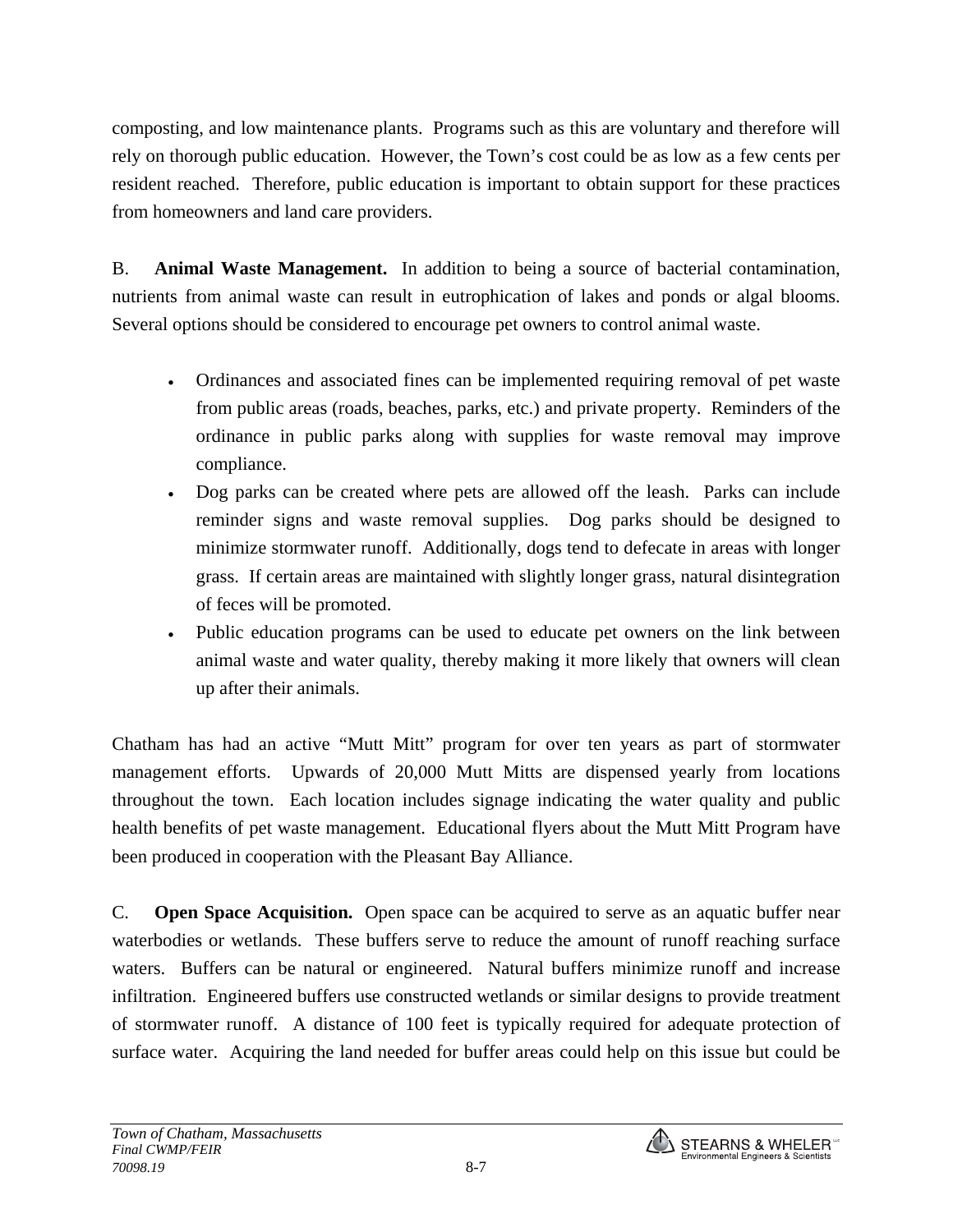expensive. Implementation of zoning bylaws restricting activities within buffer zones is an alternative method of obtaining similar benefits at less cost to the Town. An additional consideration when developing buffer zones is the increased property values resulting from aesthetic improvements.

In 2004 the Town Meeting passed amendments to the Wetlands Protection Bylaw imposing a 50 foot "No Disturb" zone abutting wetland areas. This addition will provide for buffer zones with minimal disturbance.

D. **Public Education.** According to the National Environmental Education and Training Foundation, Americans' comprehension of pollution sources and environmental issues is significantly less than believed. The Northeast was the third least-educated region (of four regions) regarding environmental issues. Public education can increase awareness of everyday activities that contribute nitrogen to the watershed. Public education campaigns can target several homeowner activities to reduce nitrogen loads, such as encouraging reuse of grass clippings as fertilizer and promoting use of native, drought-resistant vegetation for landscaping.

The Massachusetts Bays Estuaries Association has initiated the "Think Again. Think Blue." campaign. This campaign provides many homeowner tips to improve water quality. Additionally, they provide posters designed to raise awareness of the effects of lawn fertilizer and pet wastes on local waters. More information on this campaign is available at [http://www.thinkagainthinkblue.org/index.html.](http://www.thinkagainthinkblue.org/index.html)

On a more local basis, the Cape Keepers program has been developed to educate Cape Cod homeowners about the impacts of septic systems on water quality and to encourage owners to take responsibility for the health of local ponds and estuaries. Posters, educational flyers, education kits, and public service announcements have been developed to aid in informing the local population of the nitrogen loading problems and the part that each individual plays in both the problem and the solution. For more information on the Cape Keepers, visit [www.capekeepers.org.](http://www.capekeepers.org/)

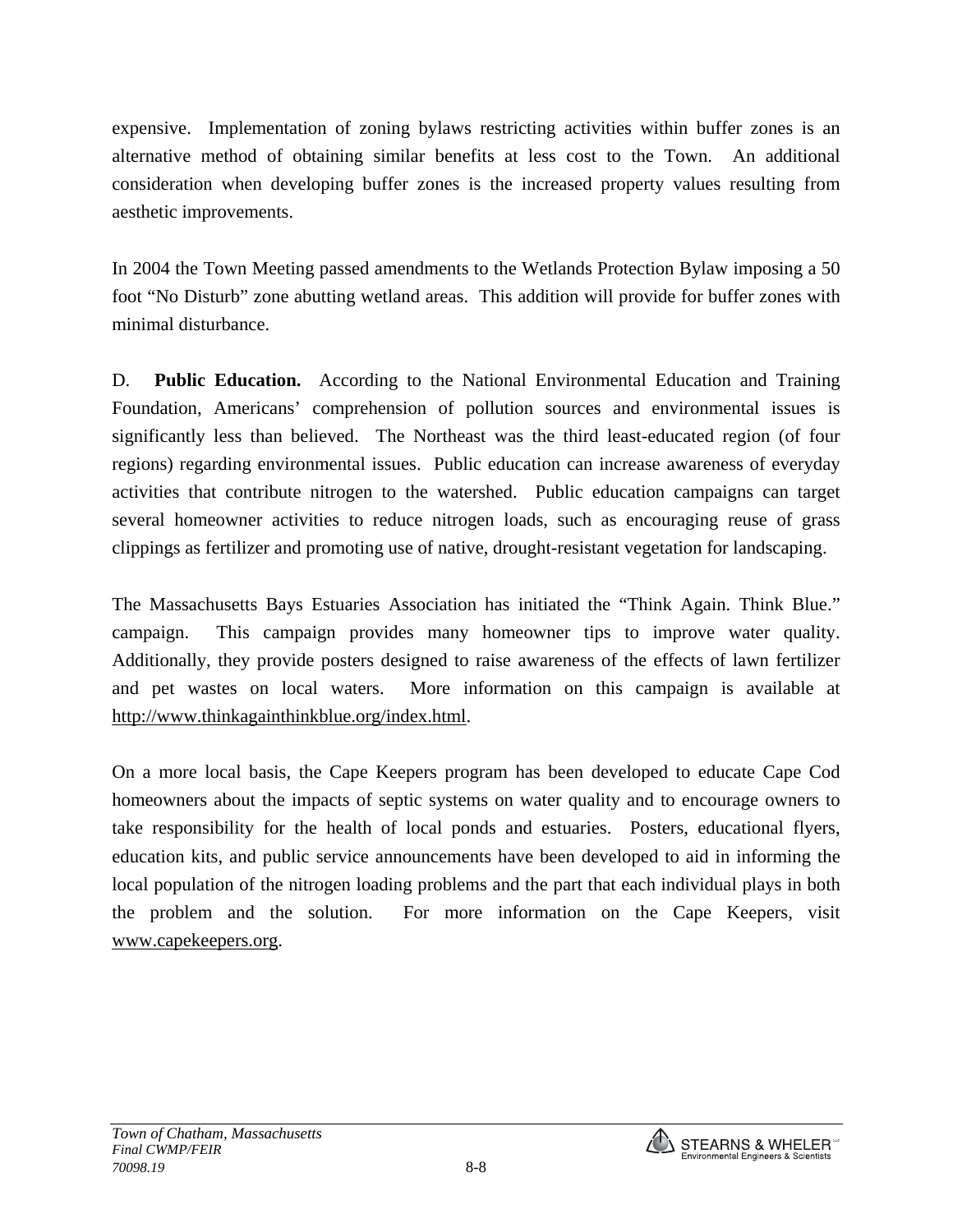Some important guidelines to keep in mind when developing a public education program are:

- Develop a strong connection between the yard, the storm, and the water resource to emphasize the undesirable effects that can result.
- Consider regional media campaigns to maximize effectiveness and minimize costs.
- Use television wisely community cable access channels are typically less effective than commercial or public television channels.
- Keep the message simple, direct, and humorous.
- Information packets are most effective if they are attention-grabbing (colorful), small, and durable. Handy references can be posted around the home or workbench – be sure to include contact information for additional detail.
- Consider any unique demographics of a watershed other languages, church groups, etc.

Through an education process the public will gain a better understanding of the connection between their property, rain and snow events and the run-off they generate, and how that nutrient/contaminant laden "water" ends up at the "water resource" (typically lakes, ponds, marshes and estuaries). Once there is a greater appreciation by the property owner regarding their contributions to either impacting or protecting these sensitive receptors, the public will be more likely to modify their habits and minimize their impact on the environment.

E. **Recommendation.** These items should be promoted to reduce nitrogen loading to the groundwater and to the estuaries. They may represent a small step toward the goal of restoring the estuaries, but they are all Best Management Practices and should be promoted by the Town, its volunteer boards, and its departmental structure. The Town has several not-for-profit organizations that may be able to incorporate these types of public education efforts into their programs. Since Cape Cod overall has made a concerted effort to educate the local public on these matters, it is important that those efforts also focus on educating visitors, summer residents, and businesses and services.

## **8.10 STORMWATER MANAGEMENT AND TREATMENT**

The nitrogen loading associated with road and roof runoff and infiltration used in the nitrogen assessment was also developed as part of the Cape Cod Commission (CCC) Technical Bulletin

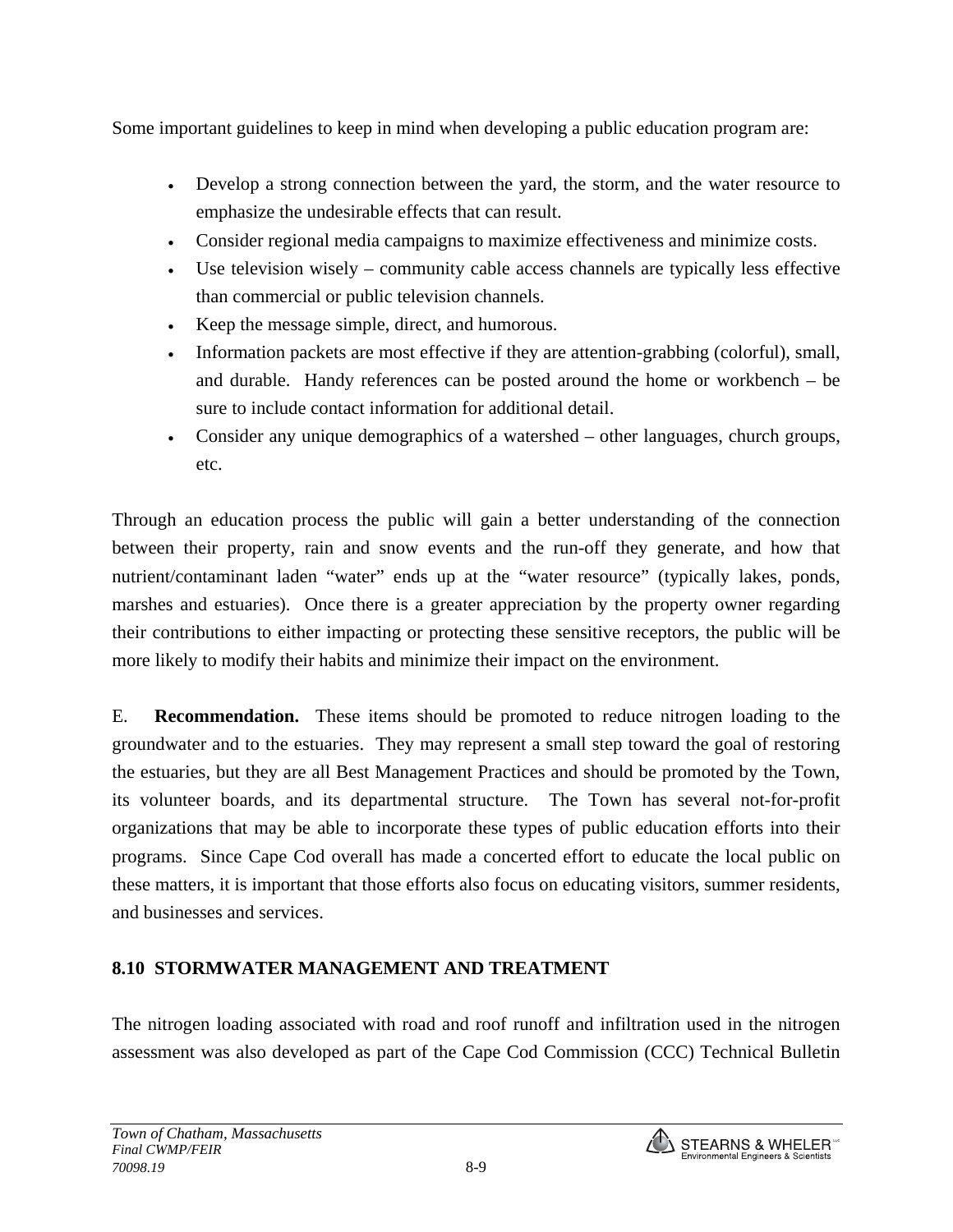(TB 91-001) and updated as part of the MEP. Concentrations of nitrogen in precipitation and runoff were examined and average concentrations of 1.5 ppm  $NO<sub>3</sub>-N$  off paved surfaces and 0.75 ppm  $NO<sub>3</sub>-N$  off roofs were used in the calculations. The calculations also assume that 90 percent of the storm water is recharged to the aquifer from impervious surfaces. Precipitation on Cape Cod was identified as 44.44 in/yr; and 90 percent of that value equals 40 in/yr of recharge from roads and roofs.

The biggest concern associated with stormwater runoff to waterbodies is the impact of coliform bacteria on shellfish beds, resulting in shellfish closures. The most common treatment method to remove coliform bacteria is to infiltrate the stormwater flow into the soil. At a minimum, this should be performed during the initial flush of stormwater.

Stormwater treatment for nitrogen typically involves using constructed wetland systems to biologically denitrify the oxidized nitrogen in the stormwater. This type of treatment is similar to the constructed wetland treatment technologies described in Chapters 5 and 6, and requires a large land area. In addition, the nitrogen removal performance for constructed wetlands for treatment of stormwater is highly variable and dependent on several factors including climate, season, vegetation types, and surrounding land use.

As discussed in the 1999 NAR, 18 separate stormwater discharge locations and their impacts have been identified in Chatham. The Town has completed several stormwater projects, and they filed for the USEPA General permit for stormwater discharges. This identified all of the surface discharges in the Town and presented a plan on how the discharges would be remediated in the future. Since that filing, the six discharges have been completely remediated and two additional systems are finishing design.

The Town should continue to seek funding under the Coastal Pollution Remediation (CPR) Program administered by Massachusetts Coastal Zone Management (CZM) for future stormwater mitigation projects.

The best management practices for stormwater include directing stormwater flow to a vegetated area such as a swale, basin or wetland where fine solids will be removed and where plants can take up a portion of the nutrients. The exact nitrogen removal that can be attained with these

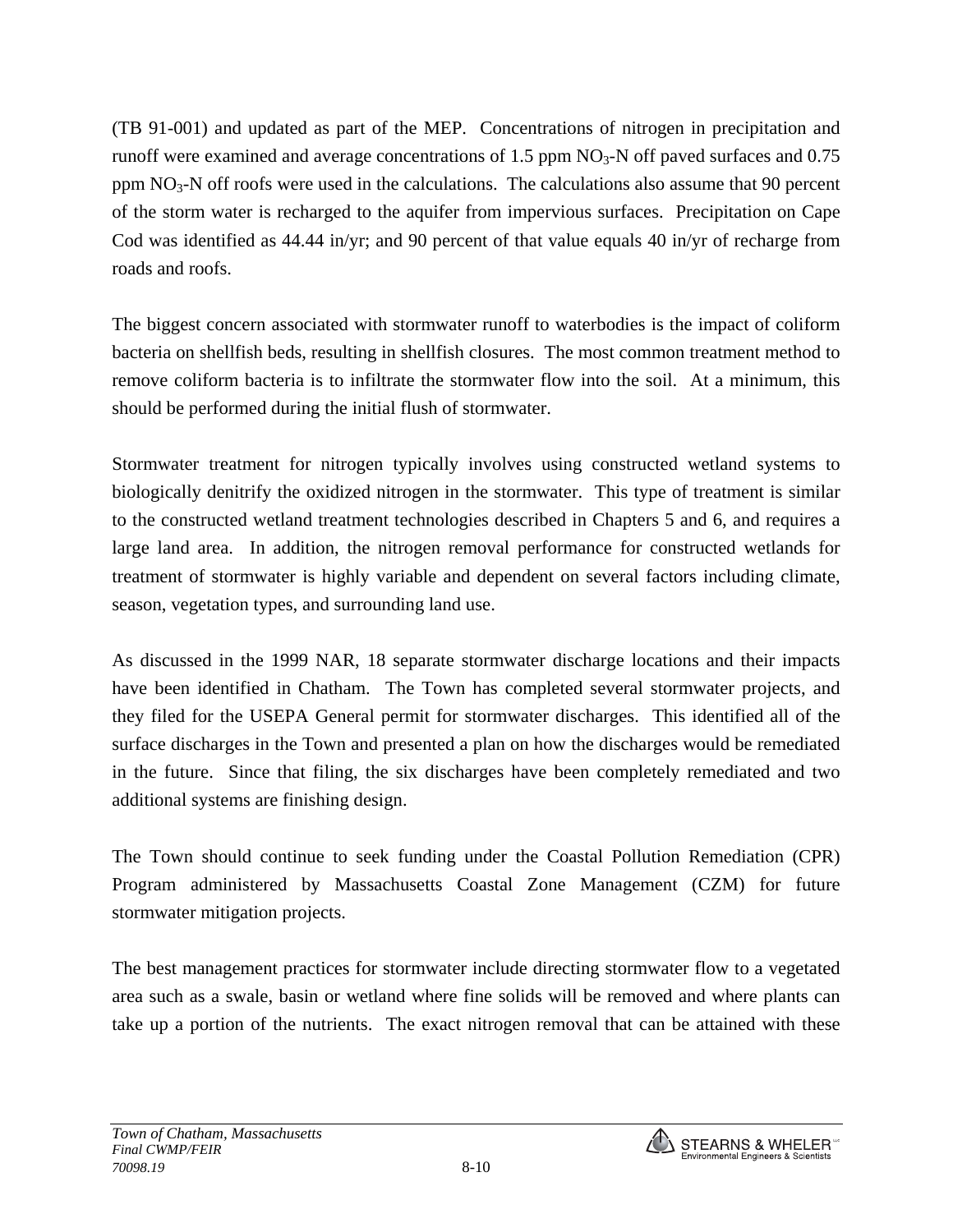approaches is difficult to quantify with precision. All the same, there are proven approaches and the Town should continue to implement them.

The amount of nitrogen loading from stormwater is a direct result of the amount of impervious area (roofs, driveways, roads, parking lots, etc.) that generate stormwater runoff. Reduction of impervious areas will reduce the resulting pollutant loads. Town bylaws can be used to encourage Low Impact Development (LID), to regulate amounts of impervious areas, and to reduce the amount of untreated runoff that flows to water resources.

As stated above, the most common method of controlling stormwater runoff is infiltration in various types of leaching facilities. Stormwater treatment for nitrogen typically involves using constructed wetland systems to biologically denitrify the oxidized nitrogen in the stormwater. This type of treatment often requires a large land area to construct depending on the volume of stormwater to treat. Several of the technologies used to accomplish this are summarized below.

A. **Dry Extended Detention Basins.** Detention basins are designed to contain stormwater for a minimum of 24 hours in order to allow solids to settle out of the water. Fairly large land areas are needed and nitrogen removal is relatively low (20 percent-30 percent), unless the nitrogen is tied up with sediments.

B. **Wet Retention Ponds.** Retention ponds are designed to have a permanent pool of water for a significant portion of the year (the wet season at a minimum). Solids settle out of the water in a forebay; nutrients, including nitrogen, are removed by means of algae and other biological activity in the larger basin. During precipitation events, stormwater is discharged from the permanent pool (minimal decrease in runoff volume is provided). For areas with permeable soils (such as sand), an impermeable layer will need to be included in the design in order to maintain a permanent pool of water. Average total nitrogen removal is around 30 percent.

C. **Stormwater Wetlands.** Stormwater wetlands are similar to the retention ponds discussed previously. The difference is that wetland plants are included in the design of the pond/wet areas. These plants are tolerant of saturated soil conditions and provide for natural pollutant removal. There are four basic types of stormwater wetlands, varying in the number and size of pools. Nitrogen removal efficiencies vary from 20 percent to 60 percent depending on the type of stormwater wetland used.

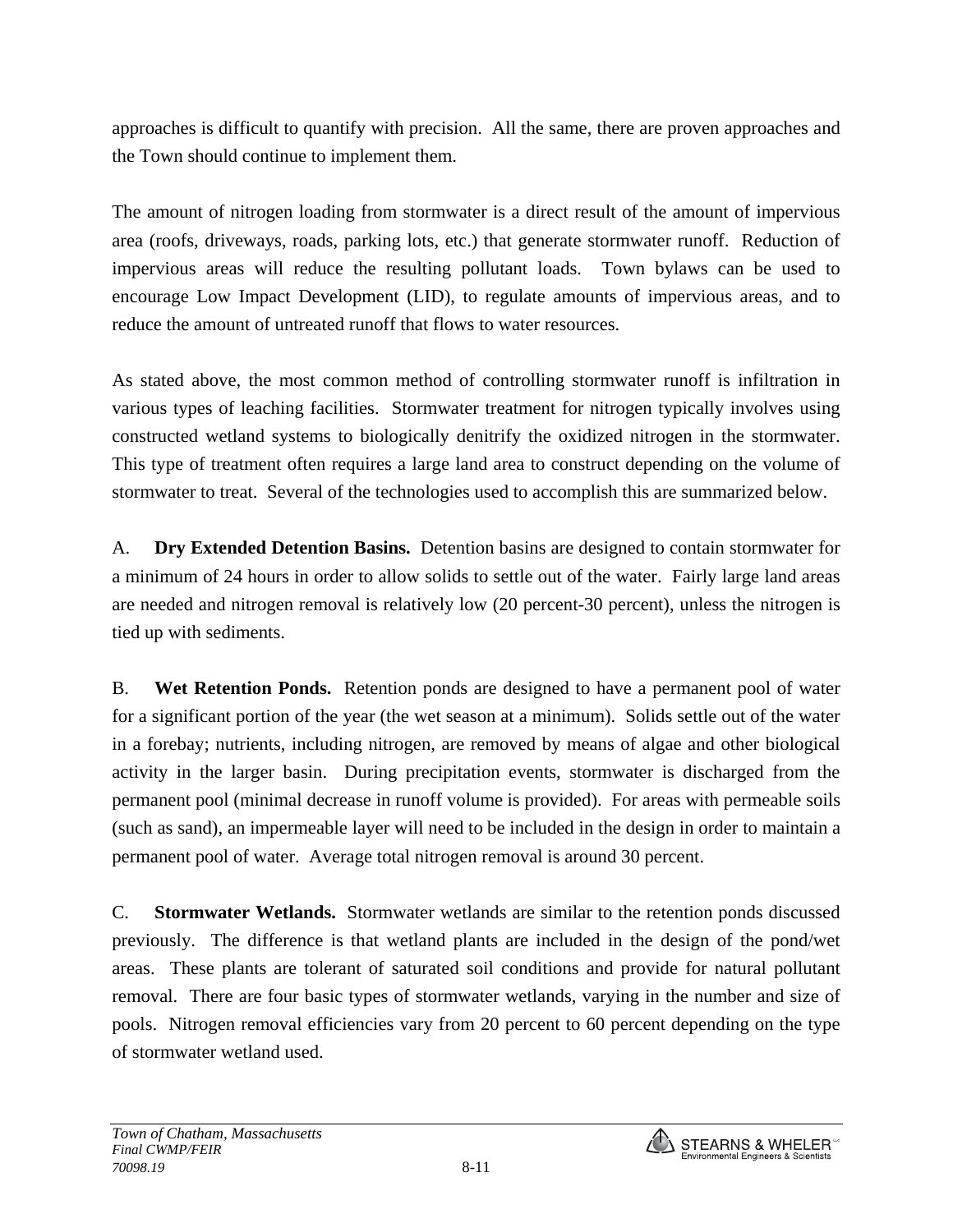D. **Water Quality Swales.** Swales are broad, shallow channels with dense vegetation along the sides and bottom. Swales are designed at slopes sufficient to slow down stormwater runoff, allowing sedimentation, filtration, and infiltration. Swales are especially well suited to treat runoff from roadways because of the linear nature of the design. Various estimates of nitrogen removal efficiencies have been reported, ranging from 40 percent to nearly 100 percent.

E. **Infiltration Trenches.** Infiltration trenches are shallow excavations filled with stone, providing a storage area for stormwater runoff. The runoff is filtered as it flows through the stone and then into the underlying soils. Infiltration trenches require pretreatment by means of other best management practices in order to function properly. Nitrogen removal efficiencies in excess of 60 percent have been reported by USEPA.

F. **Infiltration Basins.** Infiltration basins are shallow reservoirs that are designed for stormwater infiltration. The bottoms of the basins need to be completely flat. Soils cannot drain either too fast or too slow – they should be in the range of 0.5 to 3 inches per hour. The bottoms and sides of infiltration basins are vegetated. These are maintenance-intensive facilities and pretreatment is critical. Properly designed and maintained basins can achieve more than 60 percent total nitrogen removal.

G. **Bioretention (Rain Gardens).** Rain gardens are landscaping features that provide stormwater treatment. Runoff flows over a sand bed into a shallow depression. The sand bed slows the velocity and evenly distributes flow. Following the sand bed is a ponding area, where woody and herbaceous plants provide evapotranspiration or biological uptake of pollutants. Excess runoff is infiltrated into the soils or flows to an underdrain in areas with less pervious soils. Rain gardens are well-suited for parking lots or residential areas. USEPA reports total nitrogen reduction efficiencies in rain gardens to be approximately 50 percent.

H. **On-Lot Treatment.** Several practices are considered on-lot treatment, ranging from rain barrels to diverting runoff to pervious areas. Many of the on-lot treatment systems are similar to methods discussed previously; however, they are on a smaller scale and are the responsibility of individual homeowners. The goal of on-lot treatment is to minimize the amount of stormwater runoff that reaches paved roads and enters the drainage system. One of the easiest methods to implement is the rain barrel. A rain barrel collects rooftop runoff and stores it for landscaping use or other use by the homeowner. Rain barrels reduce the gross impervious area of a

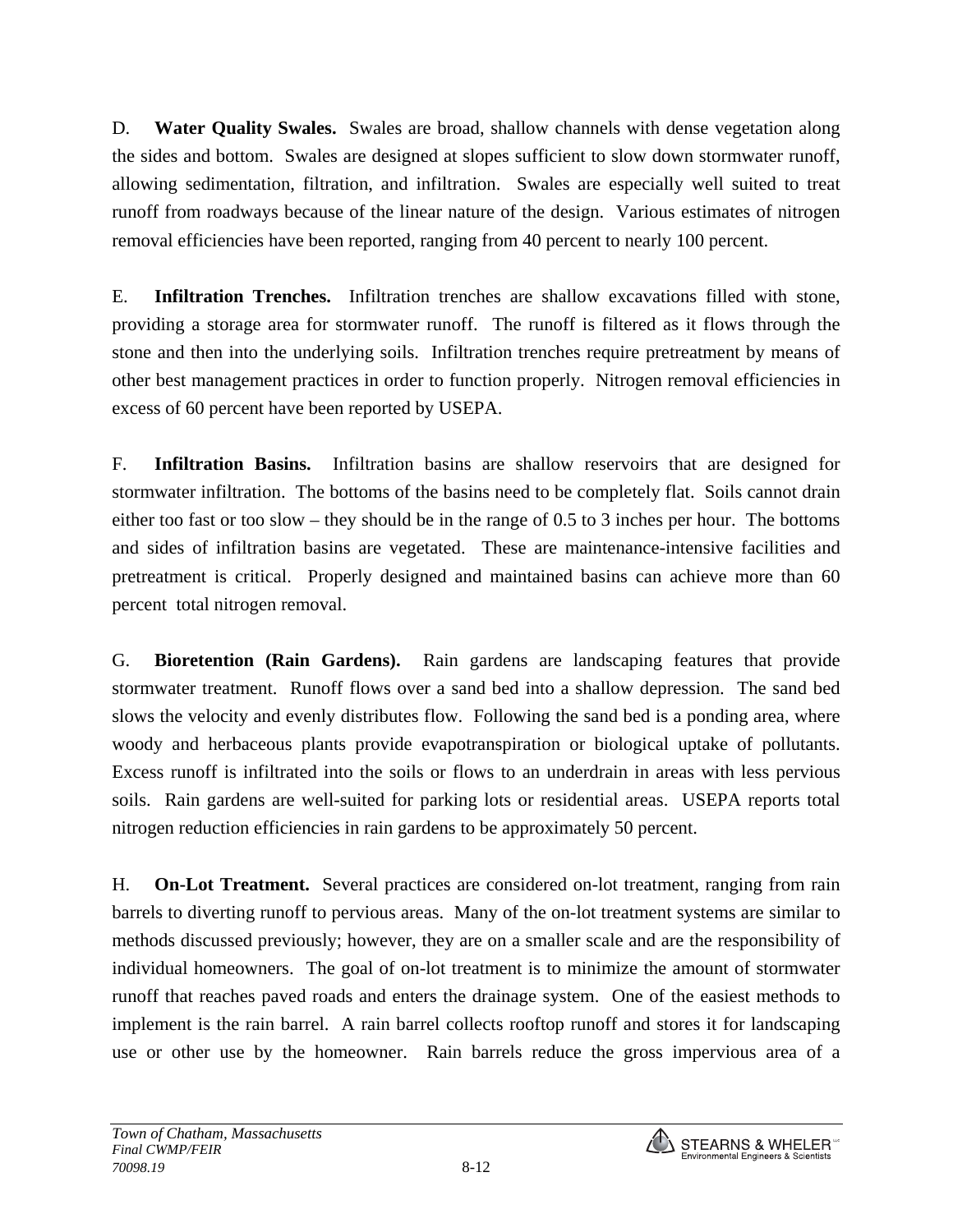watershed. In addition, when the stored runoff is used for landscaping, additional nitrogen uptake is provided by the plants being watered.

## **8.11 IMPROVED TIDAL FLUSHING**

Another method of reducing nitrogen impacts to embayments is to increase the flushing that the embayment experiences. This increased flushing means a larger volume of water is entering and exiting the embayment, providing dilution of the groundwater that recharges into the embayment.

Additional linked model evaluations were recently completed by SMAST for the Stage Harbor system and the Bucks Creek/Sulfur Springs/Cockle Cove Creek salt marsh system. These evaluations utilized the modeling of an additional inlet to the system to investigate if an additional inlet could improve water quality to a level that would justify the construction, permitting, and long-term maintenance of the inlets. The following items are noted from these evaluations:

## A. **Stage Harbor System.**

- An additional channel was modeled to be just north of Morris Island where a historic inlet had once existed.
- The volume of the tidal prism (the volume flushed in and out of the estuary during a tidal cycle) did not change for this scenario compared to the single inlet model.
- Slight improvements to the water quality in the upper Stage Harbor/Mitchell River/Mill Pond subembayments were observed, approximately 10 percent to 13 percent better than the modeled water quality with the single inlet.

## B. **Bucks Creek/Sulphur Springs/Cockle Cove Creek System.**

- An additional channel was modeled to connect Cockle Cove Creek salt marsh directly to Nantucket Sound in an area where the Creek has a historic connection.
- Cockle Cove Creek total nitrogen concentration decreased by 36 percent.
- Sulphur Springs/Bucks Creek indicated only modest improvement (approximately 3 percent) in water quality.

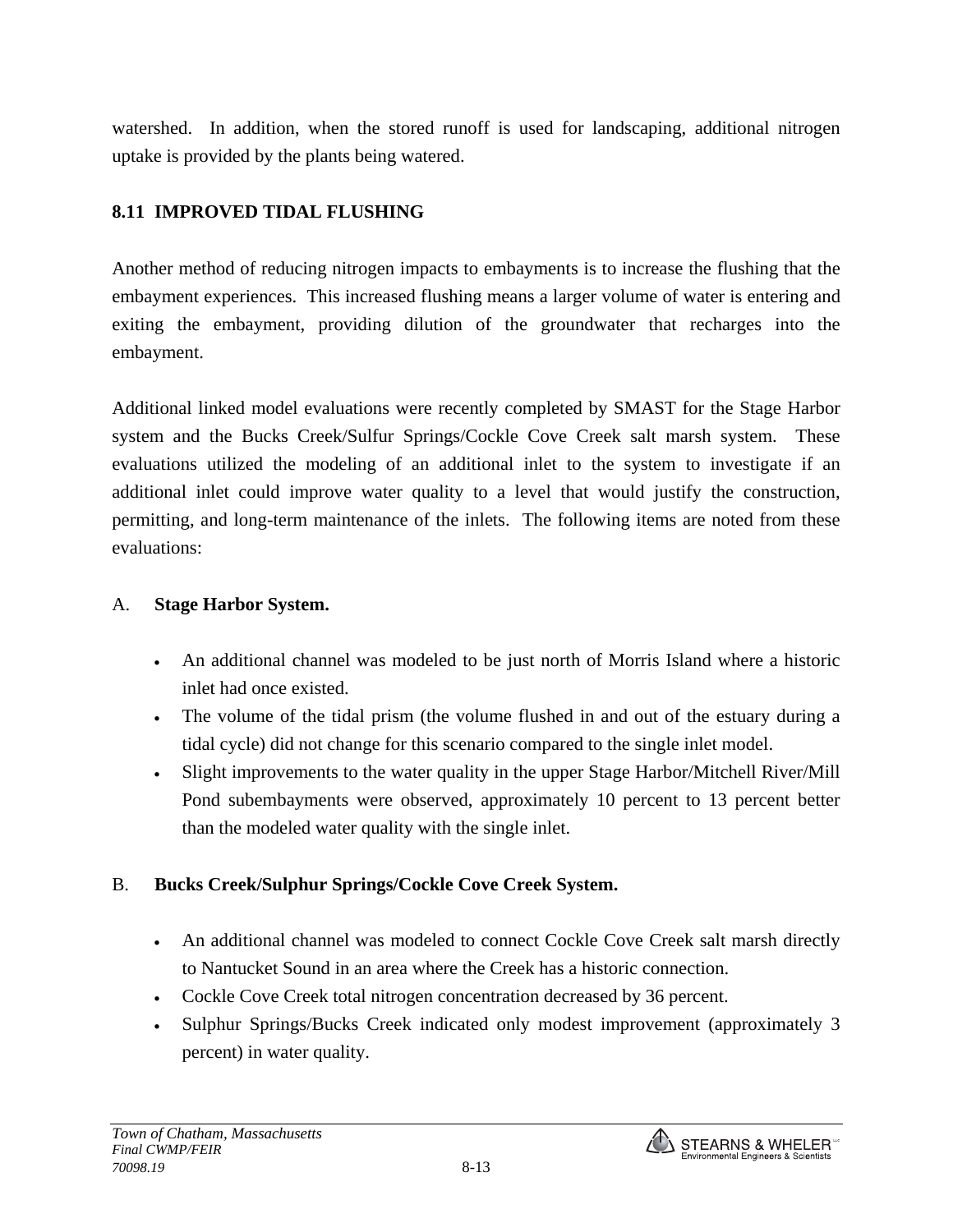The potential improvement to Cockle Cove Creek water quality is significant and should be considered in the future if nitrogen reductions cannot be achieved using traditional watershed management strategies. The potential improvement to the Stage Harbor system is not as significant but could warrant further study if nitrogen reductions in Stage Harbor cannot be achieved with traditional watershed management methods.

## **8.12 MEP ALTERNATIVES FOR FROST FISH CREEK AND MUDDY CREEK**

Frost Fish Creek and Muddy Creek, as discussed in this report and the MEP report, are impacted by poor flushing and high nitrogen loads. Both Creeks are restricted by culverts which run under Route 28. As part of the MEP report, various alternatives were presented for Muddy Creek and Frost Fish Creek to improve water quality.

A. **Muddy Creek.** The MEP report presented four alternatives to addressing the nutrient loadings to the Creek (MEP 2003).

1. **Alternative 1 – Convert Muddy Creek into a Freshwater System.** This would involve the installation of gates near Pleasant Bay to convert the system over to freshwater, allowing one directional flow. The major drawback to this alternative is the loss of existing salt marsh and shellfish resources closest to Pleasant Bay.

2. **Alternative 2 – Convert Muddy Creek into a Partial Freshwater System.** This would involve the installation of a dike to maintain freshwater upstream and preserve the salt marsh and shellfish resources closest to Pleasant Bay.

## 3. **Alternative 3 – Increase the Muddy Creek Culvert Size to 8 Feet Wide.**

## 4. **Alternative 4 – Increase the Muddy Creek Culvert Size to 16 Feet Wide.**

Alternatives 3 and 4 were modeled and results of the MEP work indicated that no significant water quality improvements would be achieved under these alternatives.

Modeling these alternatives under the various scenarios of existing, build-out and no anthropogenic nitrogen load, showed that conversion of the upper reaches of Muddy Creek to a

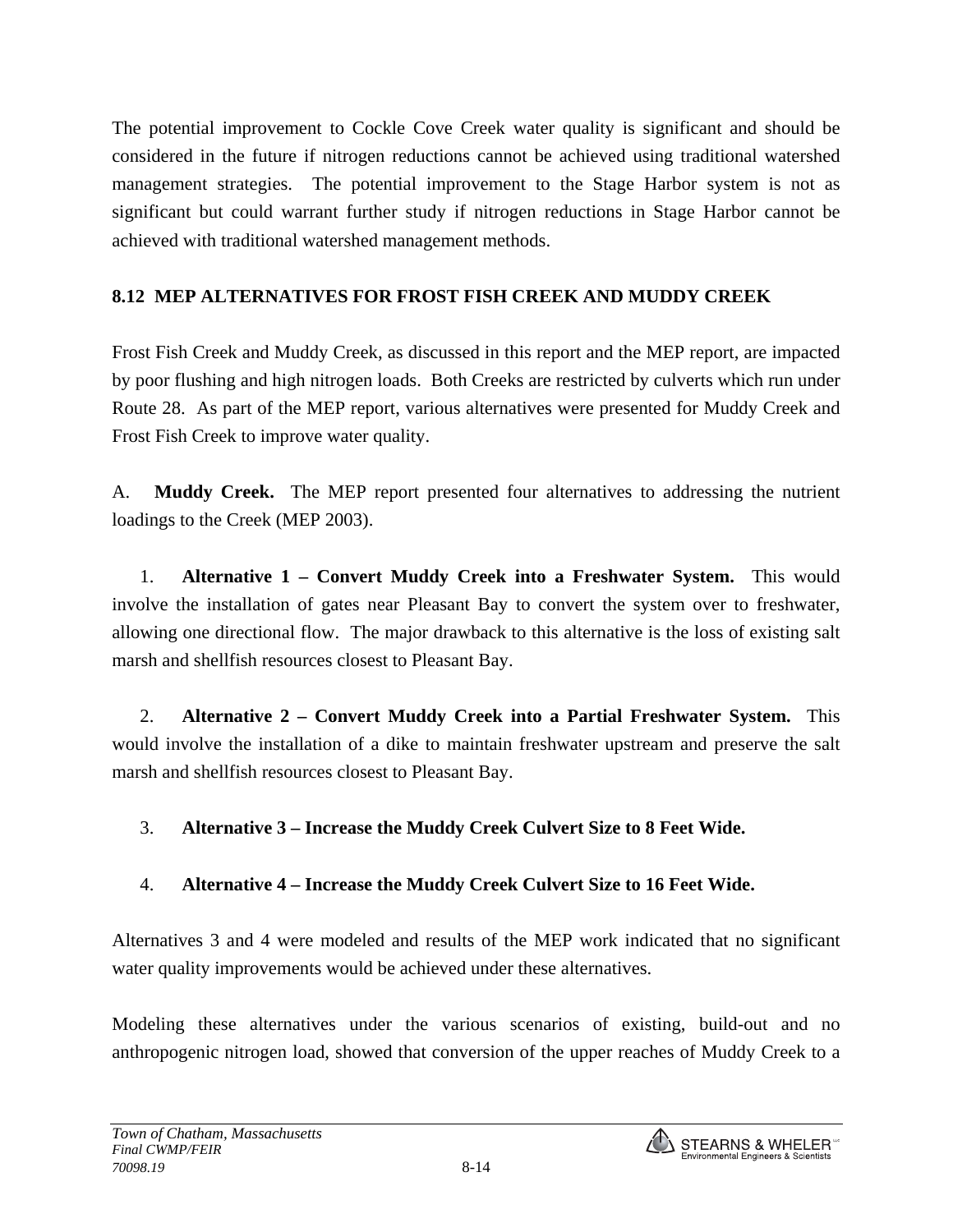freshwater system would improve the overall water quality of the system. As stated in Chapter 1, the Towns of Chatham and Harwich in conjunction with the Pleasant Bay Alliance completed a wetland resource assessment of Muddy Creek. At a public meeting on the findings, strong opposition was voiced on the concept of restoring a dike to promote natural nitrogen attenuation above the dike where the Creek would be converted to a freshwater system. The Pleasant Bay alliance is now pursuing grant funds for additional evaluations to maximize tidal exchange.

B. **Frost Fish Creek.** The MEP report presented two alternatives to addressing the nutrient loadings to the Creek (MEP 2003).

- Alternative 1 Increase the Frost Fish Creek culvert size to 5 feet wide with increased height.
- Alternative  $2$  Increase the Frost Fish Creek culvert size to 7 feet wide with increased height.

Both of these options reduce the residence time in the Creek and the tidal range, and neither would result in negative impacts from increased saltwater intrusion. However, at this time neither alternative is being pursued for Frost Fish Creek. There are concerns over the impacts of increasing the salt water entering the Creek which may reduce the natural attenuation of nitrogen currently occurring in the Creek. Additional study is necessary to identify the extent of these potential impacts and their effects on the findings of the MEP's efforts on establishing nitrogen thresholds. Any proposed changes to the culverts would require cooperation and approval from MassHighway.

## **8.13 GROWTH MANAGEMENT**

A. **Growth Neutral.** Following sewer installations and depending on the community, growth may be a concern. This growth may be attributed to the removal of the current growth limitations that on-site systems may have provided. Currently, site restrictions associated with Title 5 septic systems often limit the number of bedrooms allowed for a property. Because the Town of Chatham is interested in preserving its existing community essence, the Town has adopted a growth-neutral regulation as part of its Rules and Regulations of the Sewer Department. A copy of these regulations is included in Appendix R. Article 2 of the regulation provides a means of minimizing growth associated with sewering by identifying that a property

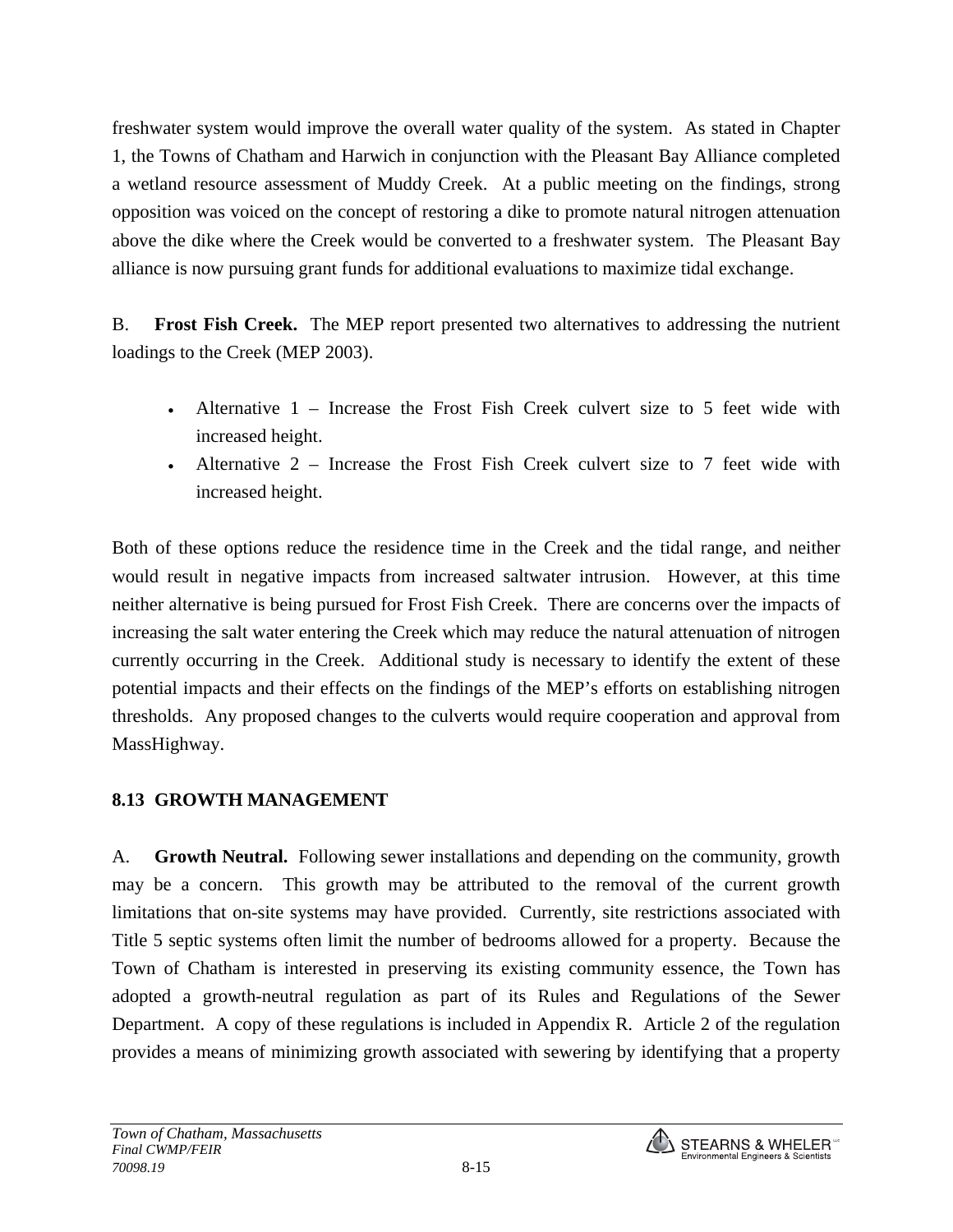can be developed (i.e. number of bedrooms) to the extent originally allowed under Title 5 and Board of Health regulations. However, the allocation of flow to a particular property is not recommended.

The management of growth must be done through zoning and not wastewater flow allocation. The allocation of wastewater flow to a property creates another level of accounting, adds burden to Town staff to manage and address challenges to any allocation, and can create other regulatory issues. The Town is currently constrained by an ACO and, therefore, has "allocated" flow through a sewer bank to manage additional connections to the Town's existing system. Once the CWMP is complete and approved the sewer bank will be dissolved and Article 2 will take its place. This Article in effect states that a property can be developed (i.e. have the flow equivalent of a certain number of bedrooms) to the extent allowable under current Board of Health and Title 5 regulations, but stops short of physically assigning a flow value to the property. Board of Health and Title 5 regulations change and the Town through this system is allowing the flexibility to adapt in the future and issue variances as needed to manage special needs.

B. **Modified Zoning.** In addition, zoning modification can also be used to limit growth in other areas to prevent future nitrogen discharges into sensitive embayments. These zoning modifications could include increasing the allowable minimum lot sizes, and establishing restrictions on building sizes and uses. The Town is actively reviewing its current zoning bylaws and is currently preparing a zoning rewrite.

The Town is also actively implementing interim means of limiting nitrogen. The first step in this process has been establishing a "*Nitrogen Loading Regulation*" to address the immediate wastewater needs and public health concerns regarding on-site septic systems in Town, while the CWMP process is still underway. Revisions to this regulation have been ongoing since the late 1980's, with the most current revision being dated May 11, 2006. A copy of this regulation is included in Appendix S.

The adoption of a District of Critical Planning Concern (DCPC), under the CCC Act is another management option. Towns have the ability to create a DCPC for nitrogen sensitive embayments. The DCPC designation allows a town to adopt new regulations to preserve natural features or promote specific development in a particular area. According to the CCC Act, "the Commission may propose the designation of certain areas which are of critical value to